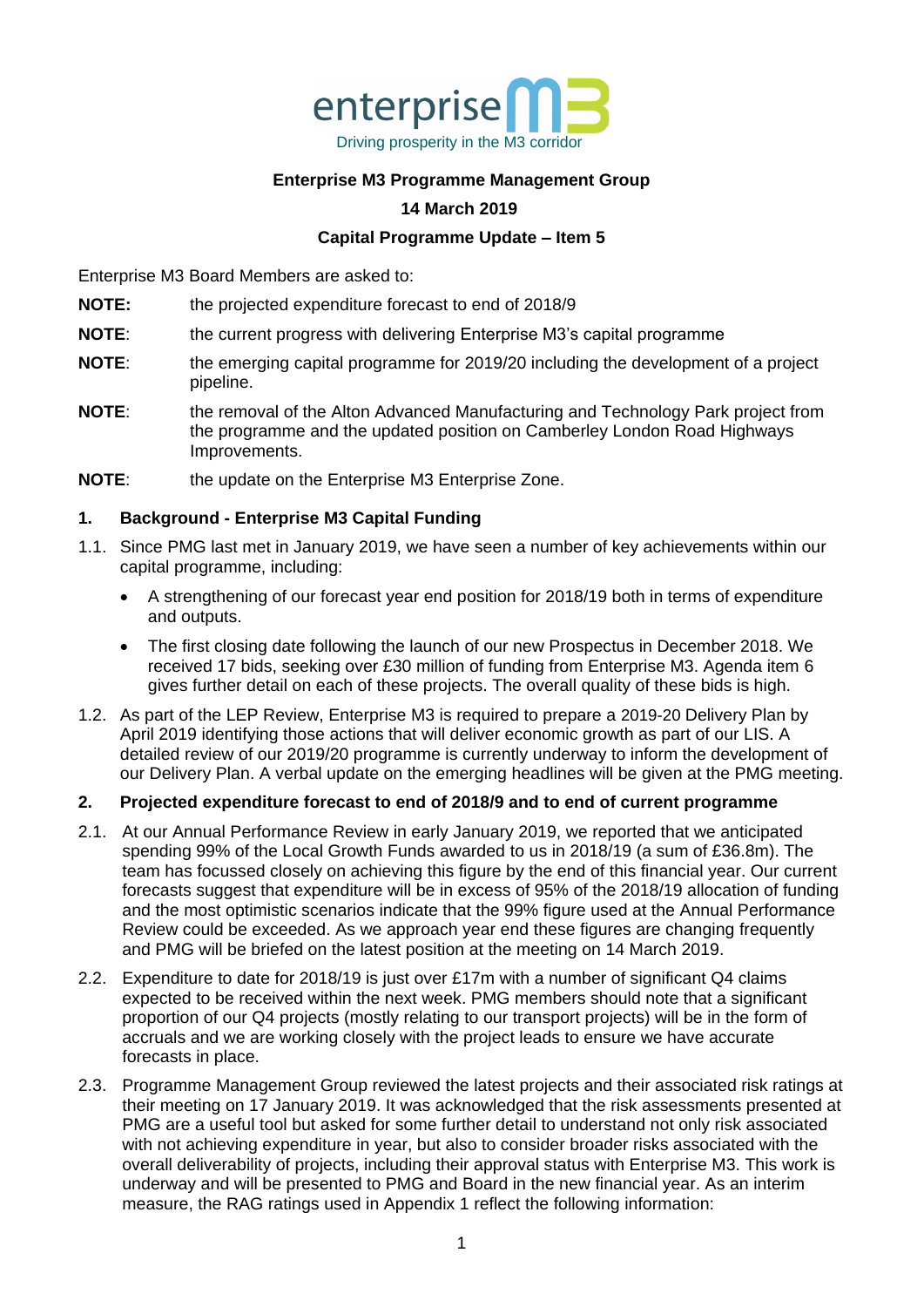Red = Project not yet approved by PMG/Board

Amber = Project approved but not yet contracted

Green = Signed contract in place for the delivery of the project.

- 2.4. This Programme Management Group and Board Meeting at the end of March 2019 will consider possible new projects to be added to the delivery programme in 2019/20 and 2020/21. Decisions to take forward any new projects will need to be taken in the context of approvals and committed expenditure levels across the capital programme. The current position (over the two years, 2019/20-2020/21) is that we have £121m of projects in the capital programme. Of this funding 31% is contractually committed, 30% is approved but not yet contracted and the remainder is yet to be approved by PMG and Board.
- 2.5. Following the review of projects, we have become aware that the Alton Advanced Manufacturing and Technology Park project being led by East Hampshire District Council is not proceeding as planned. As a result we have agreed with East Hampshire that the project will be removed from the current programme and PMG is asked to note this.
- 2.6. The experience from previous years of the capital programme is that not all the projects yet to be approved by PMG and Board will proceed as planned and therefore we may see the figure allocated within this category decrease. Equally, we may see projects that are already approved/contracted experience slippages or may not proceed at all. To help manage the programme with these eventualities, the Enterprise M3 Board agreed in September 2019 that the capital programme can be over programmed by 10%. As we move towards the end of the six year programme, it is important to keep contractual commitments under close consideration and the latest position will be reported to PMG and Board on a regular basis so that this informs future approvals.

#### **3. Projects awaiting approval**

3.1 As nearly 40% of the capital programme is still subject to either PMG/Board approval, it is proposed that the presentation of full business cases to these groups is closely monitored. We will look closely at projects that are slipping from their expected Business Case submission date and may take action to replace them with projects from the emerging 'Development Pool' where appropriate. The advice of PMG will be sought before any action is taken to remove projects from the programme.

| Project                                             | <b>Amount</b>   | <b>Expected date for</b><br>business case to be<br>presented to Board/PMG |
|-----------------------------------------------------|-----------------|---------------------------------------------------------------------------|
| Camberley London Road Highway Improvements          | £3.75m          | <b>March 2019</b>                                                         |
| <b>Woking Sustainable Transport Package</b>         | £3m             | <b>March 2019</b>                                                         |
| Camberley Login Business Café                       | £1.5 $m$ (loan) | May 2019                                                                  |
| Sparsholt Animal Health & Welfare Research          | £1.95m          | May 2019                                                                  |
| Facility                                            |                 |                                                                           |
| <b>Innovation South Virtual Campus</b>              | £490k           | May 2019                                                                  |
| <b>Guildford Housing Zone</b>                       | £7.5 $m$        | May 2019                                                                  |
| Basingstoke SW Corridor to Growth - Brighton Hill   | E13m            | May 2019                                                                  |
| Farnborough Growth Package                          | £7.5m           | <b>July 2019</b>                                                          |
| <b>Aldershot Town Centre Regeneration</b>           | £1.2m           | <b>July 2019</b>                                                          |
| <b>Blackwater Valley Gold Grid Public Transport</b> | £1.5m           | <b>July 2019</b>                                                          |
| Corridor - Hampshire Elements                       |                 |                                                                           |

3.2 PMG Members will recall that at the January 2019, it was decided that a letter of support for the proposed project must be received before the Camberley London Road Highway Improvements project was presented to Board for approval. Surrey County Council are working closely with Stagecoach and Surrey Heath Borough Council to ensure that the scheme meets the needs and aspirations of all parties. We are confident that the majority of concerns raised by Stagecoach have been addressed and hope to receive a letter to this effect that can be reported verbally at PMG. An update on any outstanding issues will also be provided to that PMG so they can take a view on how they wish the scheme to proceed.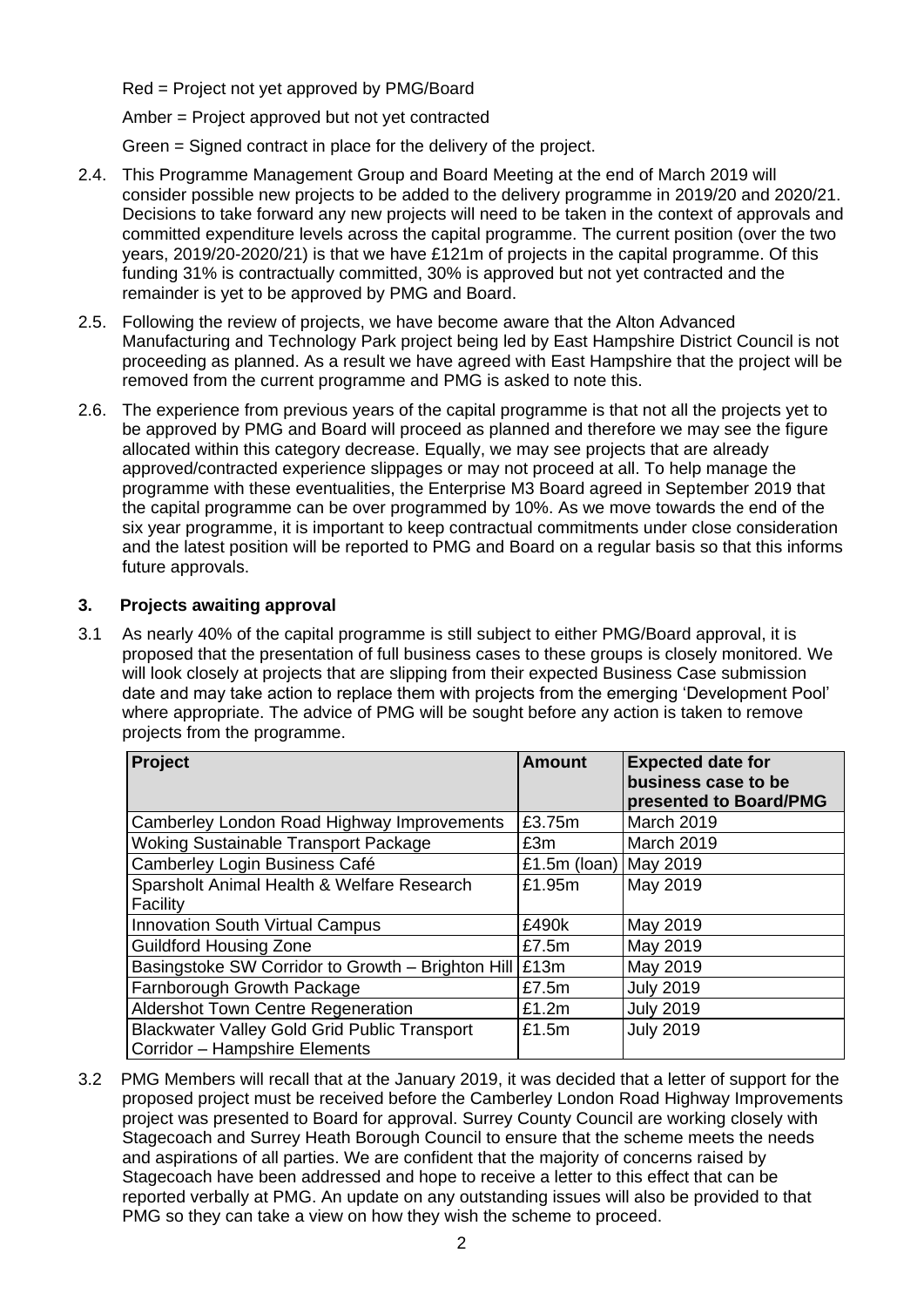#### **4. Outputs and Outcomes**

- 4.1. Against the current programme, Enterprise M3 is forecasting to achieve the following total outputs/outcomes targets in 2018/19:
	- 694 jobs created/safeguarded
	- 549 new homes completed
	- 3,630 sqm of new employment floorspace completed
	- 406 apprenticeships supported
- 4.2. At end Q3 the jobs output for 2018/19 has exceeded the year-end target with 704 being achieved, this figure is expected to exceed the target further once Q4 figures are received. To date the overall long-term jobs target has been achieved with 1,981 jobs being created or safeguarded which equates to 18.1% of the overall long-term target. The housing units output figure shows 422 units being achieved to date in 2018/19, it is anticipated that the year-end target will be achieved as housing monitoring on a number of projects is carried out annually. The output for commercial floorspace for 2018/19 is currently below the target figure but forecasts suggest that this will be met by the end of the financial year.
- 4.3. The apprenticeship output is of particular concern as is significantly below target with only 87 apprenticeships reported being achieved in 2018/19 and in a large part reflects a national trend. This issue will be raised with the colleges to identify whether the problem lies with insufficient apprenticeships being achieved, lack of reporting or whether the targets set initially were over ambitious. This will be reported to the next PMG.

#### **5. Enterprise Zone update**

#### Longross Park, Crest Nicholson

- 5.1 Enabling works to facilitate the construction of the new Discovery Building at Longcross Park have commenced. The building will offer a mix of uses including a delicatessen, bakery and coffee shop as well as two floors of flexible office accommodation. The glass-fronted pavilionstyle building will provide 13,500 square foot of office accommodation and form a focal point for the development. Enterprise M3 are supporting the establishment of new outdoor space, creating seating for members of the public and events and will be combined with the refurbishment of existing ponds and water features. The £1.89m project will be completed in 2019/20 following completion of the building and represents the second of two elements of funding at Longcross Park.
- 5.2 Works to upgrade the electricity supply to facilitate the construction of 850,000 square feet of commercial office space has also commenced, completion is forecast for early 2020. Enterprise M3 are supporting the project with £3.35m of funding, £3.0m of which will have been paid from the capital programme in 2019/20.

#### Basing View, Basingstoke and Deane

- 5.3 Construction of the new Village Hotel at Basing View (Plot W) is making excellent progress. The landscaping works have been completed (supported by Enterprise M3 as part of the enabling works) and is proudly showing off the emerging building works at the far end of Basing View. The new hotel will deliver welcome facilities to the business park, including a coffee shop, restaurant, leisure facility etc. providing an additional focal point and high quality accommodation for businesses on Basing View. Completion is due early 2020.
- 5.4 Enabling works to Plots K/K1 (near Waitrose/John Lewis) will commence in March to help facilitate the construction of two new office buildings, providing nearly 90,000 square foot of Grade A commercial office space. The first, which is 45,000 square foot has been pre-let to the pharmaceutical company Eli Lily, the contract is due to be signed this month. The second, known as Benchmark House, is a five-storey 40,000 square feet building and is currently being marketed by property agents on behalf of Muse Developments. Enterprise M3 are supporting the enabling works with a £3m grant for both plots and a loan facility for £2.2m has been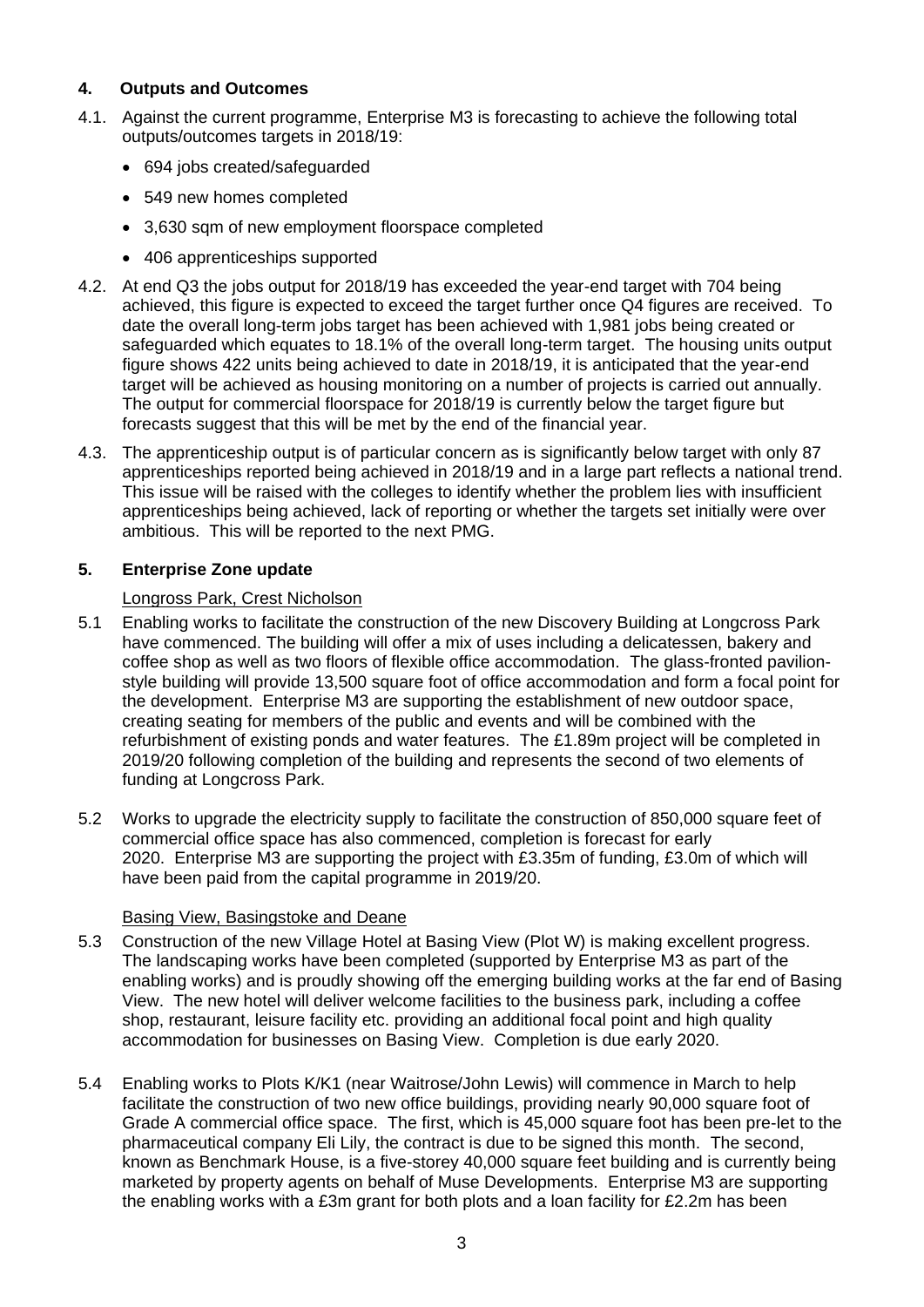offered to assist with both further enabling works and the construction of the a new shared multi-storey car park.

5.5 Norden House (Plot J) is subject to a new masterplan being developed by Basingstoke and Deane. BDP have just been appointed by the Council to develop the masterplan with a view to marketing the new development by the end of 2019; demolition could potentially commence early 2020. The project is funded by Enterprise M3 as part of the original £1.27m package of funding to purchase the head lease and carry out all the design and demolition works.

#### Whitehill and Bordon (Techforest)

5.6 Discussions are on-going with East Hampshire and Homes England on the development of business accommodation at the Techforest Enterprise Zone. Infrastructure works are due to be completed this month (which has unfortunately has been subject to significant delays) and partners are engaged on how to accelerate development at the site. Occupation of the Innovation Centre remains high and Enterprise M3 are in receipt of business rates income growth from the project.

Rachel Barker, Assistant Director – Operations Justine Davie – Programme Administrator Christian Cadwallader – Enterprise Zone Programme Director 6 March 2019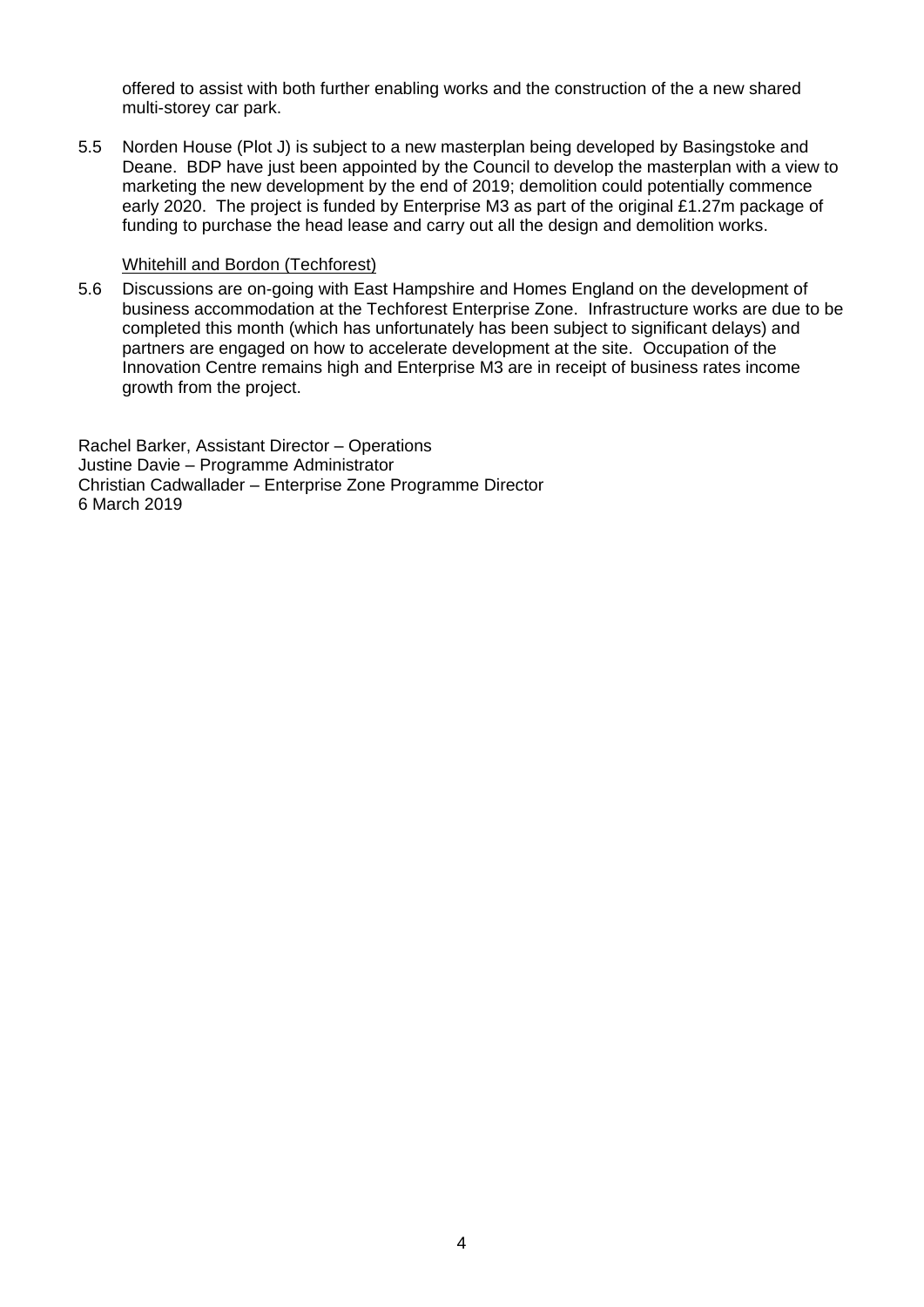## **Appendix 2**

#### **PMG approved projects undergoing due diligence**

#### **EOI 16 - Camberley Login Business Café**

Surrey Heath Borough Council submitted an expression of interest for a £1.5m loan. The project seeks to establish a council owned co-working and flexible office space in Camberley Town centre, anchored by a thriving technology tenant and fully functioning commercial coffee shop. It will support the refurbishment of the redundant BHS building in the town centre into new flexible office space with a strong high street retail presence. The building will provide quality meeting rooms for local groups and businesses and flexible office accommodation for start-up and growing businesses. Communal space will be used to hold events, business clinics and networking sessions within a positive, supportive environment. The space will also house a commercial coffee shop.

#### **EOI 31 – Innovation South Virtual Campus**

Originally, the project was requesting £300k of Enterprise M3 funding to match against the Ufi Charitable Trust VocTech Impact 2018 fund. This bid was not successful and the Innovation South Virtual Campus Steering Group have revisited the EOI and are requesting £490,000 of funding to undertake the project. This funding will enable an online platform to be developed providing skills development rather than just qualifications – see project detail. This is a category A project for Enterprise M3. It supports skills development in line with business requirements, utilises previously funded facilities and supports their use of digital technology and provides learners with sector specific skills to help drive productivity improvements.

#### **EOI 33 – Sparsholt Animal Health & Welfare Research Facility**

This project is to modernise and extend an Animal Health and Welfare Research Centre at Sparsholt. Originally, this was a category B project as there were less than 50% matched funding available and construction costs appeared disproportionately high compared to refurbishment costs. The project has now been reworked based on our feedback alongside providing an opportunity for an increase in scale. The project will provide 2.5 times more space for a project cost of £1.95 million (originally £1.5 m). Detailed costings have been provided which provide reassurance on allocations between refurbishment and new build. This is a category A project for Enterprise M3. It will support additional apprenticeships and higher-level university learners in the Enterprise M3 key sector of animal health.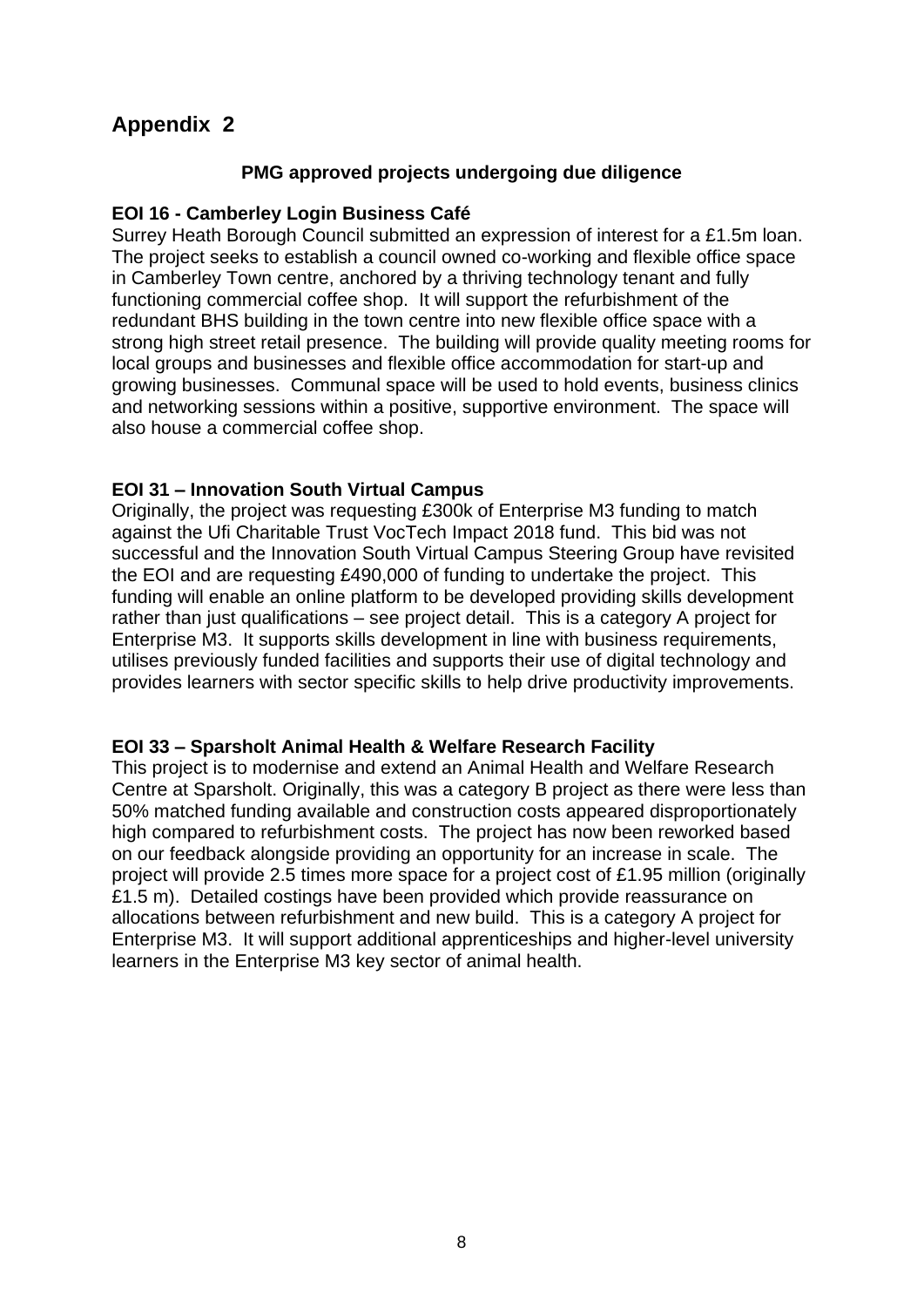# Latest Summary of Live Projects

## **Time Series Annual Funding Distributed (2015 - 2019)**







Total spending to date on transport is £7.35 million across the four quarters. Transport expenditure in Q1 was £2.35 million across nine projects, the largest of which is the £1.33 million funding for the Whitehill and Bordon Relief Road Phase 2. A further £458K was distributed to the Basingstoke NE Corridor to Growth - A33 (Ph 2 = Binfields, Ph 3 = Crockford & Gaiger).

Q2, expenditure is s £1.94 million across nine projects, the largest amount was £683K on Guildford Town Centre Transport Infrastructure Project. In Q3 there was £2.42 million across five projects with largest amounts (£774K) on the Guildford Town Centre Transport Infrastructure Project. Q4 has seen £460K to date on four projects.

There was no housing expenditure reported at the time of publication.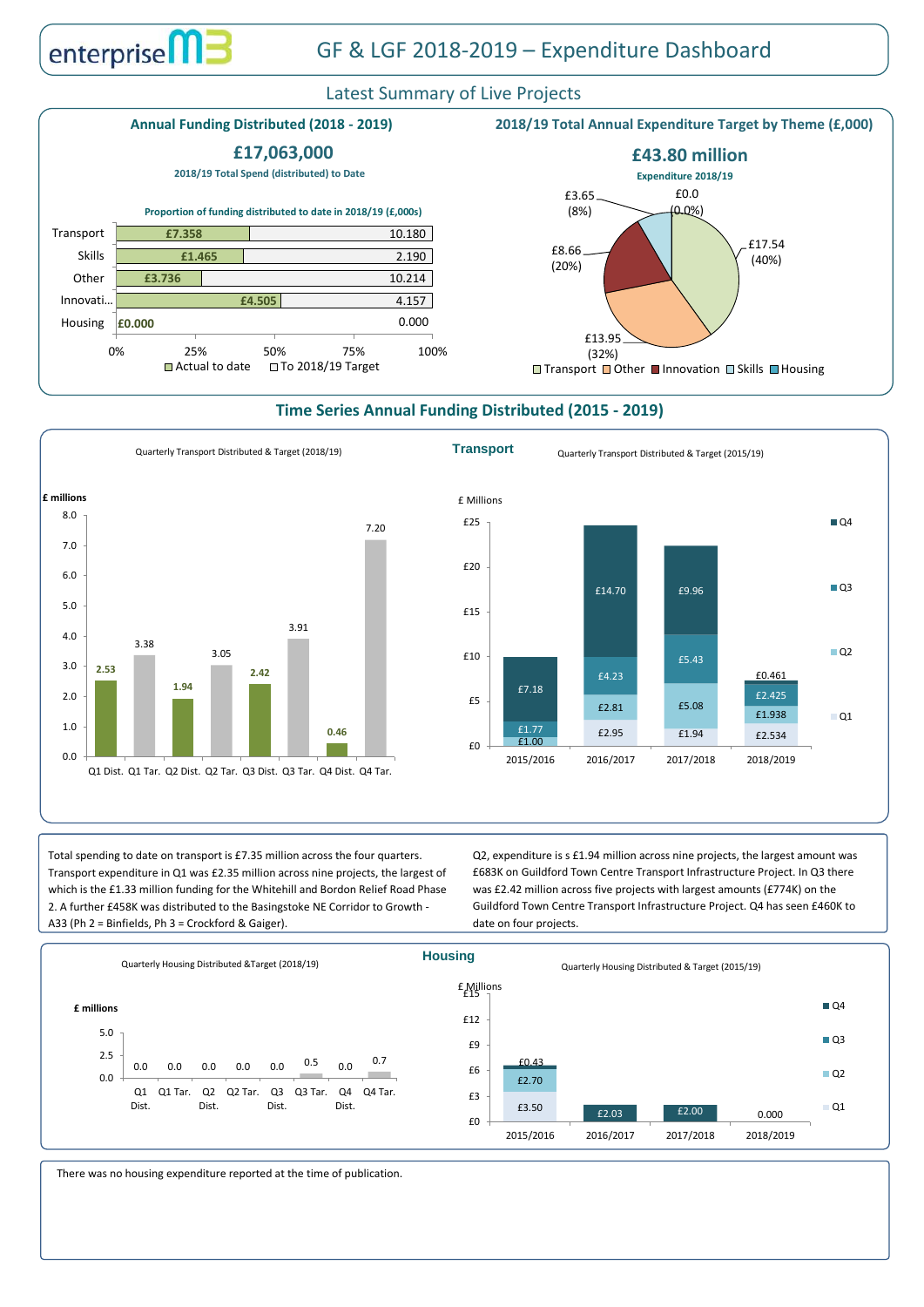Source: EM3 database extract 01/03/2019, Produced 06/03/2019

**Produced by the Economic & Business Intelligence Service (EBIS), Research & Intelligence, Hampshire County Council**

Other expenditure to date for Q1 is £200K covering two Enterprise Zone projects. EZ3 BV7 Plot W received £176K and EZ3 BV3 Plot J £24K.

Current expenditure to date for Q2 is £2.62 million. This includes £1.6 million to the Fund Management Service. This also includes just over £1 million in total to EZ3 BV1 Plot K/K1, EZ3 BV3 Plot J and EZ3 BV7 Plot W.





Skills expenditure to date across Q2-Q4 is £1.46 million.

In Q2 there was £410K across four of the six live projects. In Q3 there was£550K of expenditure across three of the six projects and finally £501K was expended in Q4 on the Pathway to the Virtual Campus project.



In Q3 there was £620K of expenditure across two projects (Fund Management Service and EZ3 BV7 Plot W). In Q4 to date there has been £291K of expenditure through the Fund Management Service)



This brings total expenditure to date to £3.74 million.

Innovation expenditure in Q1 to date is £534K across two projects. £334 was distributed to the Growth Hub, and £200K to the Tannery Studios Phase 2, Send.

Expenditure in Q2 to date is the £3.97 million. Phase 2 - Permanent Facility for Farnborough International Air show accounts for £3.75 million.

A further £22K was distributed to the Centre for Social Innovation (C4Si). This exceeds the target for Q2, which is currently £3.55 million.

This brings total expenditure to date of £4.51 million. There has been no reported expenditure to date in Q3 or Q4.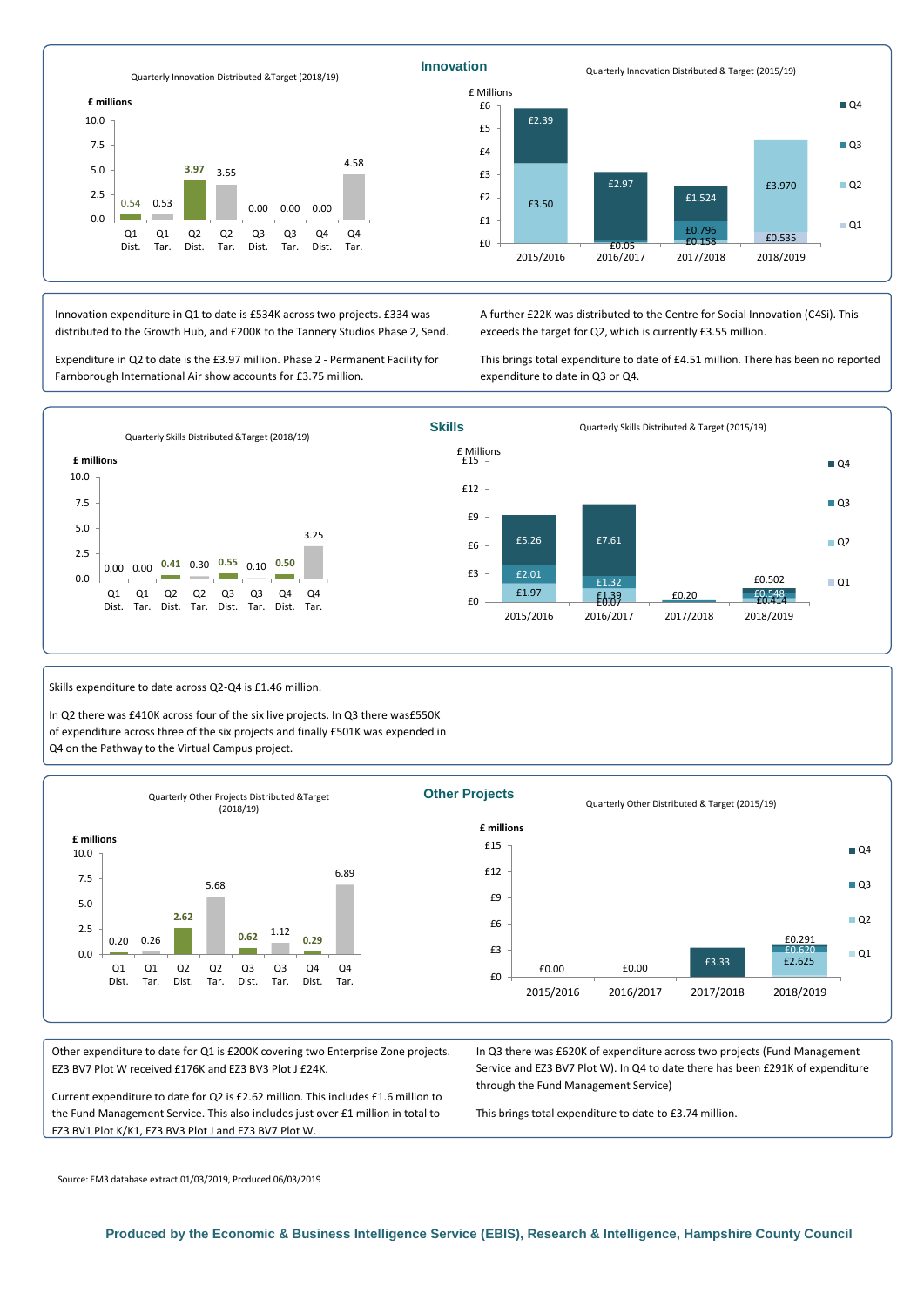| <b>Transport</b>                                                                                 |                                                       |
|--------------------------------------------------------------------------------------------------|-------------------------------------------------------|
|                                                                                                  | <b>Overall RAG</b><br>Actual Spend to Date of 2018/19 |
|                                                                                                  |                                                       |
| Meadows A30/A331 Camberley (£2.4 million)                                                        | 1.083<br>1.317                                        |
| Basingstoke NE Corridor to Growth - A33 (Ph 2 = Binfields, Ph 3 =<br>Crockford & Gaiger) (£458K) | 0.458                                                 |
| Basingstoke NE Corridor to Growth - A33 (Ph 4 = Thornhill Way)<br>(E700K)                        | 0.127<br>0.573                                        |
| Basingstoke SW Corridor to Growth (Ph 1 = A30 Winchester Rd<br>roundabout) (£100K)               | 0.066<br>0.034                                        |
| Basingstoke SW Corridor to Growth (Ph 2 = A340/A3010<br>Thornycroft Roundabout) (£695K)          | 0.431<br>0.264                                        |
| Camberley Public Realm (£1.53K).098                                                              | 1.429                                                 |
| Blackwater Valley Gold Grid - Public Transport Corridor (£450K)                                  | 0.450                                                 |
| Brooklands Business Park Accessibility (£35K)                                                    | 0.035                                                 |
| Guildford Town Centre Transport Infrastructure Package (£2.11K)                                  | 1.668<br>0.442                                        |
| Guildford Town Centre Walnut Tree Bridge (£600K)                                                 | 0.417<br>0.183                                        |
| Runnymede Roundabout (£577K)                                                                     | 0.200<br>0.377                                        |
| Staines STP Phase 1 (£1.93 million)                                                              | 0.851<br>1.080                                        |
| Whitehill and Bordon Relief Road Phase 2 (£1.47 million)                                         | $1.451$ 0.024                                         |
| Guildford Sustainable Movement Corridor (West) Phase 1<br>(E843K)                                | 0.346<br>0.497                                        |
| Farnham Road Bridge, Guildford (£1.5 million)                                                    | 1.500                                                 |
| Whitehill and Bordon A325 Integration Works (£1.14K)                                             | 0.162<br>0.974                                        |
| <b>Guildford Quality Bus Corridors (£167K)</b>                                                   | 0.167                                                 |
| Guildford Town Centre and approaches (£75K)                                                      | 0.075                                                 |
| Blackwater Valley Hotspots (£360K)                                                               | 0.360                                                 |
| A31 Highway Resilience (£400K)                                                                   | 0.400                                                 |
|                                                                                                  | $0\%$<br>25%<br>50%<br>75%<br>100%                    |

# Appendix: Individual Live Projects

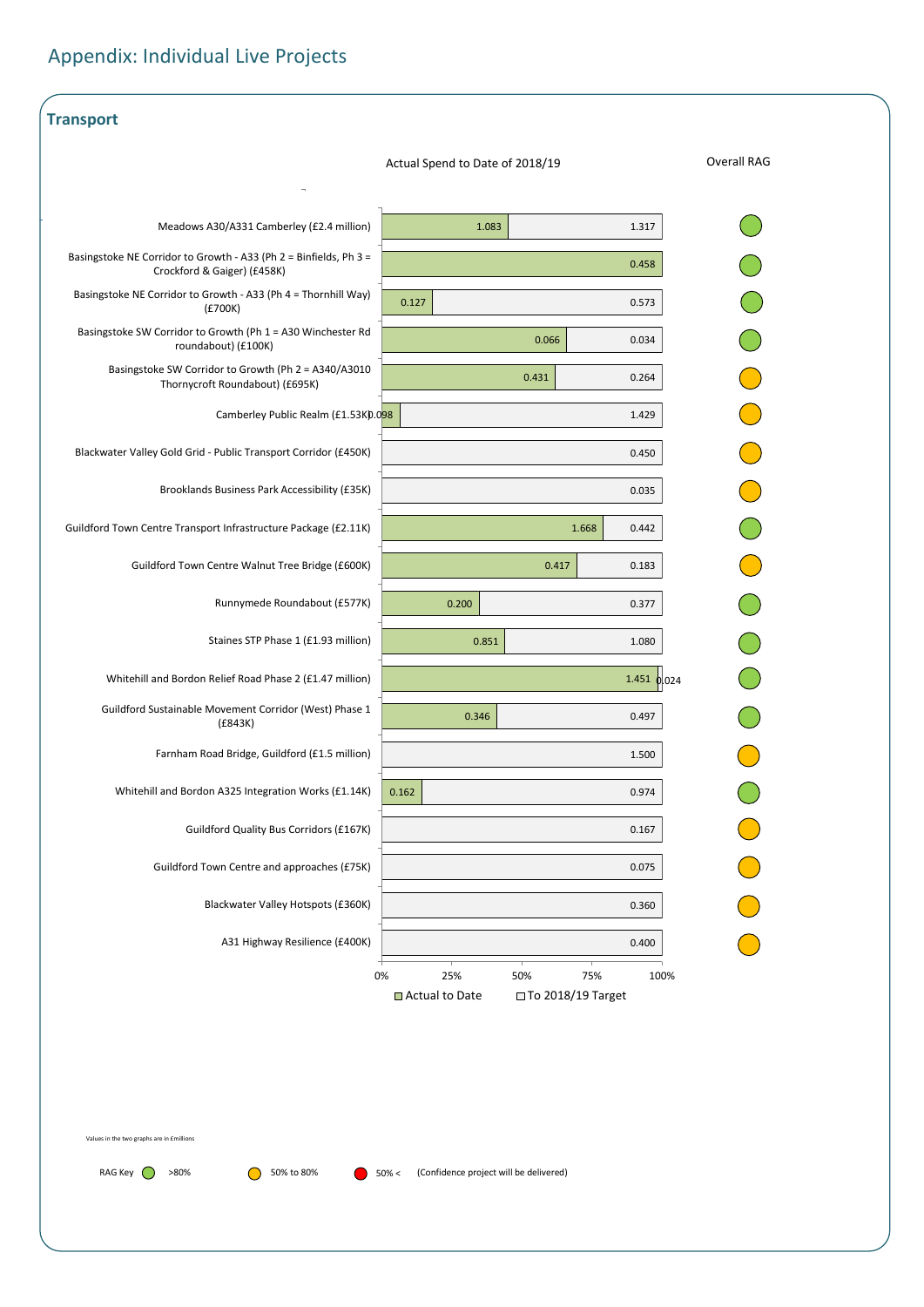**Produced by the Economic & Business Intelligence Service (EBIS), Research & Intelligence, Hampshire County Council**





Source: EM3 database extract 01/03/2019, Produced 06/03/2019